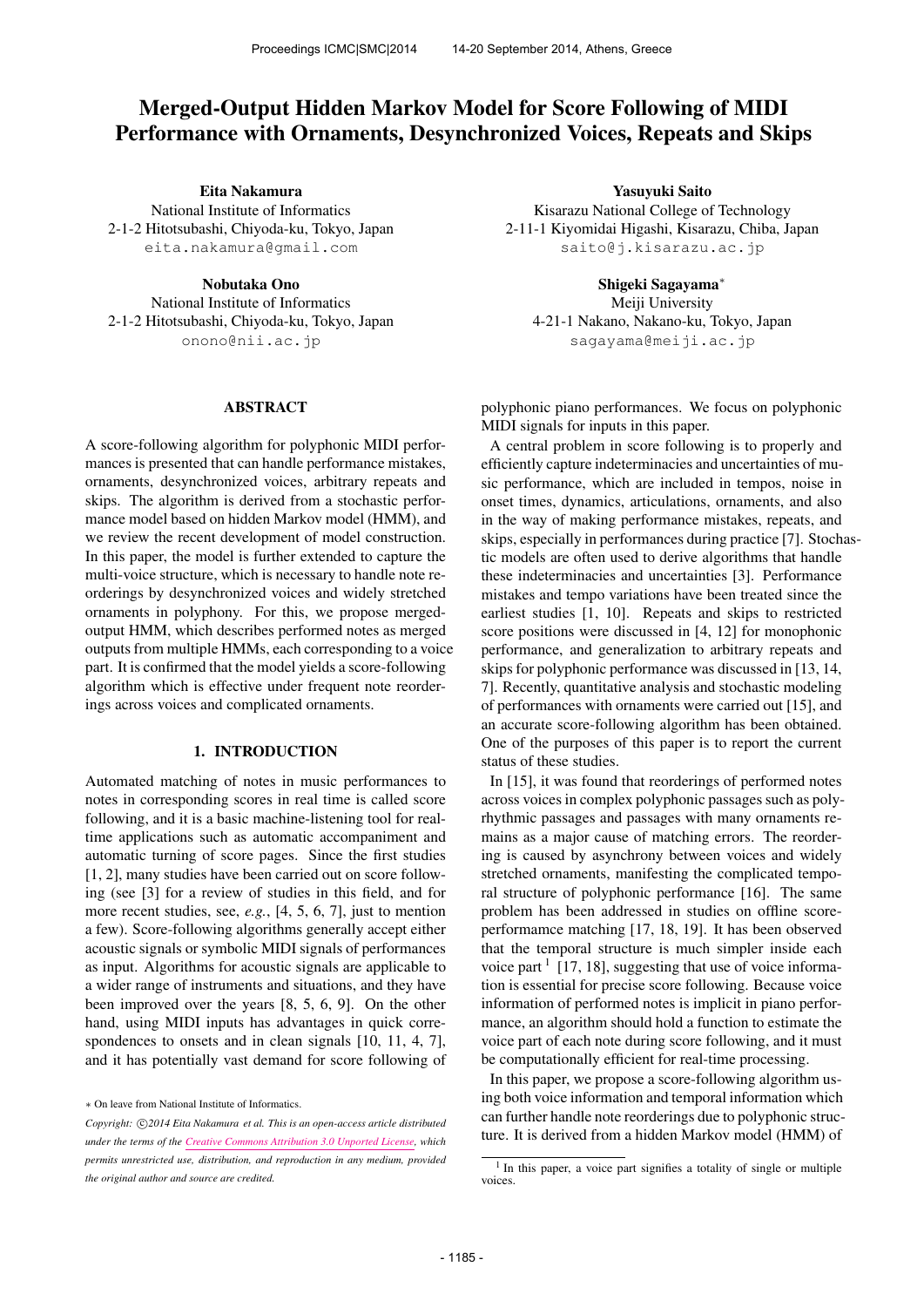performance which extends the model in [15] to capturing multi-voice structure. The performed notes are described as merged outputs from multiple HMMs, each corresponding to a voice part. The basic model, which is named merged-output HMM, is also potentially useful for other tasks in music information processing, and we discuss the model and its inference algorithms in detail. A part of this work was reported in [20]. Details and extended discussions of the model and algorithm will be reported elsewhere.

### 2. TEMPORAL HMM OF PERFORMANCE AND ARBITRARY REPEATS AND SKIPS

In this section, we briefly review our works [7, 15] to prepare for the following sections. For details, see the original papers.

#### 2.1 Temporal HMM

A score-following algorithm should hold a set of complex rules to capture various sources of indeterminacies and uncertainties of music performance mentioned in Section 1. Use of stochastic models has been shown to be effective to derive such an algorithm [3]. One constructs a stochastic model that yields the probability of a sequence of intended score positions and of generated performed notes based on a score, and the score-following problem can be restated as finding the most probable sequence of intended score positions given a performance signal. HMM is particularly suited for this because it effectively describes the sequential, erroneous, and noisy observations of music performance, and there are computationally efficient inference algorithms [21, 8].

The use of temporal information is important for score following of performances including ornaments such as trill, arpeggio, and grace notes, since the clustering of performed notes into musical events, e.g., chords or arpeggios, often becomes ambiguous without it. An HMM was proposed to describe the temporal information explicitly. There are two equivalent representations of the model, one describes time as a dimension in the state space and the other has output probability of inter-onset intervals (IOIs). The latter representation is explained in the following.

First, let *i* label a unit of score notes that is represented by a state, which will be called a musical event and specified in Section 2.3. The state space of the model is represented by an intended musical event  $i_m$ , where  $m =$  $1, \cdots, M$  indexes the performed notes with the total number  $M$ . The pitch and onset time of the  $m$ -th performed note are denoted by  $p_m$  and  $t_m$ . The music performance can be modeled as a two-stage stochastic process of choosing the intended musical events first and then outputting the observed performed notes. The first stage is described as transitions between states, and the temporal information can be described as output of IOI  $\delta t_m = t_m - t_{m-1}$  at each transition. Assuming that the probability of choosing the state  $i_m$  is only dependent on the previous state as  $P(i_m|i_{m-1}) = a_{i_{m-1}i_m}$  and the output probability of pitch and IOI is only dependent on the current and the pre-



Figure 1. Transitions of the HMM for a simple passage and their interpretations [15].

vious states as  $P(p_m, \delta t_m|i_{m-1}, i_m) = b_{i_{m-1}i_m}(p_m, \delta t_m)$ , the probability of the performance sequence  $(p_m, i_m, t_m)_{m=1}^M$ is given as

$$
P((p_m, i_m, t_m)_{m=1}^M) = \prod_{m=1}^M a_{i_{m-1}i_m} b_{i_{m-1}i_m} (p_m, \delta t_m),
$$
\n(1)

where the factors for  $m = 1$  mean the initial probabilities by abuse of notation.

The transition probability  $a_{ij}$  describes how players proceed in the score during performance (Figure 1), and the output probability describes how they actually produce performed notes. These probabilities can be obtained from performance data in principle. However, for efficiency of learning parameters, the dependence on the state pair is assumed to be translationally invariant in the state space, and the output probability is factorized into independent pitch and IOI probabilities. Then,  $b_{ij}(p, \delta t) = b_j^{\text{pitch}}(p) b_{ij}^{\text{IOI}}(\delta t)$ , where we further assumed that the pitch probability is only dependent on the current state for simplicity.

#### 2.2 Repeats and skips, and computational cost

As shown in Figure 1, large repeats and skips are described by the transition probability  $a_{ij}$  with large  $|j - i|$ . Since it is difficult to anticipate all score positions from and to where players make repeats and skips, it is practical to consider arbitrary repeats and skips, which can be expressed as  $a_{ij} \neq 0$  for all i and j. In this case, all score positions and transitions must be taken into account at every time, and the computational cost for the conventional inference algorithm is large for long scores. For example, a Viterbi update requires  $\mathcal{O}(N^2)$  complexity, where N is the number of states, which is too large for real-time processing when  $N \gtrsim 500$ .

There are solutions to reduce the computational cost by using simplified models, one of which is the model with uniform repeat/skip probability where  $a_{ij}$  is constant for large  $|j - i|$ . It can be shown that the computational complexity can be reduced to  $\mathcal{O}(DN)$  when  $a_{ij}$  is constant for  $j < i - D_1$  or  $j > i + D_2$   $(D = D_1 + D_2 + 1)$ . The value of  $D$  is 3–10 in practice, and hence the complexity is significantly reduced. We can generalize the model to outer-product HMM, where  $a_{ij}$  is an outer-product of two vectors for large  $|j - i|$  while keeping the computational efficiency. The details of the models and analyses of ten-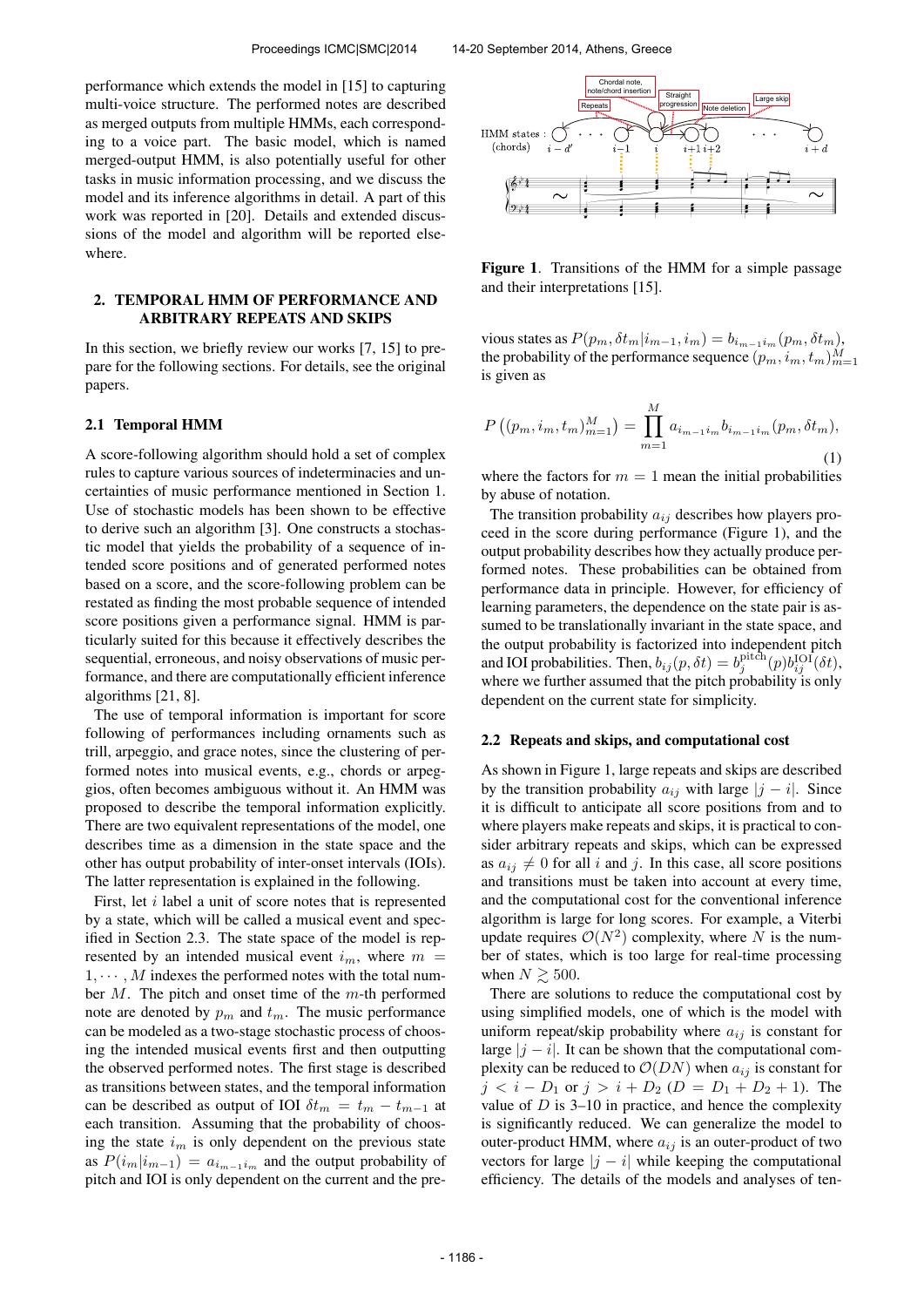

Figure 2. Example of homophonization and HMM state construction. The HMM states are illustrated with their state type and main output pitches. The large (resp. small) smoothed squares indicate top-level (resp. bottom-level) states.

dencies in repeats and skips of actual performance data are given in [7].

### 2.3 Score representation and state construction

An HMM state must be related to a certain unit of score notes. It can be related to a chord in a simple passage, as in Figure 1. To capture the temporal structure of polyphonic performance with ornaments properly, however, we need more labor. To explain the state construction, we begin with a score representation for a fairly general polyphonic passage. A polyphonic passage  $H$ , or a score, is defined as a composition of homophonic passages  $H_1, \cdots, H_V$ and written as  $\mathbf{H} = \bigoplus_{v=1}^{V} H_v$ , where each  $H_v$  (v =  $1, \dots, V$ , which is called a voice, is of the form

$$
H = \alpha_1 \beta_1 y_1 \cdots \alpha_n \beta_n y_n. \tag{2}
$$

Here  $y_i$  is either a chord, a rest, a tremolo, or a glissando, and  $\alpha_i$  and  $\beta_i$  denotes after notes and short appoggiaturas, which can be empty if there is none. (A short appoggiatura is a note with an indeterminate short duration notated with a grace note, and an after note is a short appoggiatura which is almost definitely played in precedence to the associated metrical score time.) In the convention,  $\alpha_i$ ,  $\beta_i$ , and  $y_i$  have the same score time, and after notes in  $\alpha_i$  is associated with the previous event  $y_{i-1}$ .

Given a polyphonic passage, we combine the constituent homophonic passages into a linear sequence of composite factors each containing all onset events at a score time. It is written as

$$
\tilde{H} = \tilde{\alpha}_1 \tilde{\beta}_1 \tilde{y}_1 \cdots \tilde{\alpha}_N \tilde{\beta}_N \tilde{y}_N. \tag{3}
$$

This procedure is a generalization of Conklin's "homophonization" [22], and we call  $\hat{H}$  the homophonization of  $H$  (Figure 2).

The model is described with a two-level hierarchical HMM, and a state in the top HMM corresponds to a factor  $\tilde{\alpha}_i\tilde{\beta}_i\tilde{y}_i$ in  $\hat{H}$ . If the factor contains trill, tremolo, or short appoggiaturas, the bottom HMM is constructed with possibly multiple substates as long as the temporal order of the substates is determinate in straight performances without mistakes. Three types for the substates, "CH", "SA", and "TR", each representing a generalized chord, short appoggiatura, and trill events, are considered, and the transition probabilities of the bottom HMM are determined through an argument on expected realizations. The transition probability in the top HMM is similar to that in the simple model in Figure 1, whose values were obtained in [7]. Explicit forms of output probabilities are explained in [15].

### 3. MERGED-OUTPUT HMM

### 3.1 The idea of merging outputs of multiple models

A potential problem of the model in Section 2 is that it does not properly capture reorderings of performed notes due to voice asynchrony or widely stretched ornaments. Voice asynchrony influences the ordering of performed notes at different score times in different voices, especially in fast or polyrhythmic passages (Figure 3(a)). A widely stretched ornament, typically a long chain of short appoggiaturas, in polyphonic passages can overlap with notes in other voices with different score times (Figure 3(b)).

Since the note reorderings can be described by neighboring transitions similarly as insertion and deletion errors, one may wonder if they are already treated properly by the previous model. However, this is not true as long as the translationally-invariant transition probability is assumed because such erroneous transitions are rare in most passages, and probability values obtained from many performances do not reflect such reorderings well, or the whole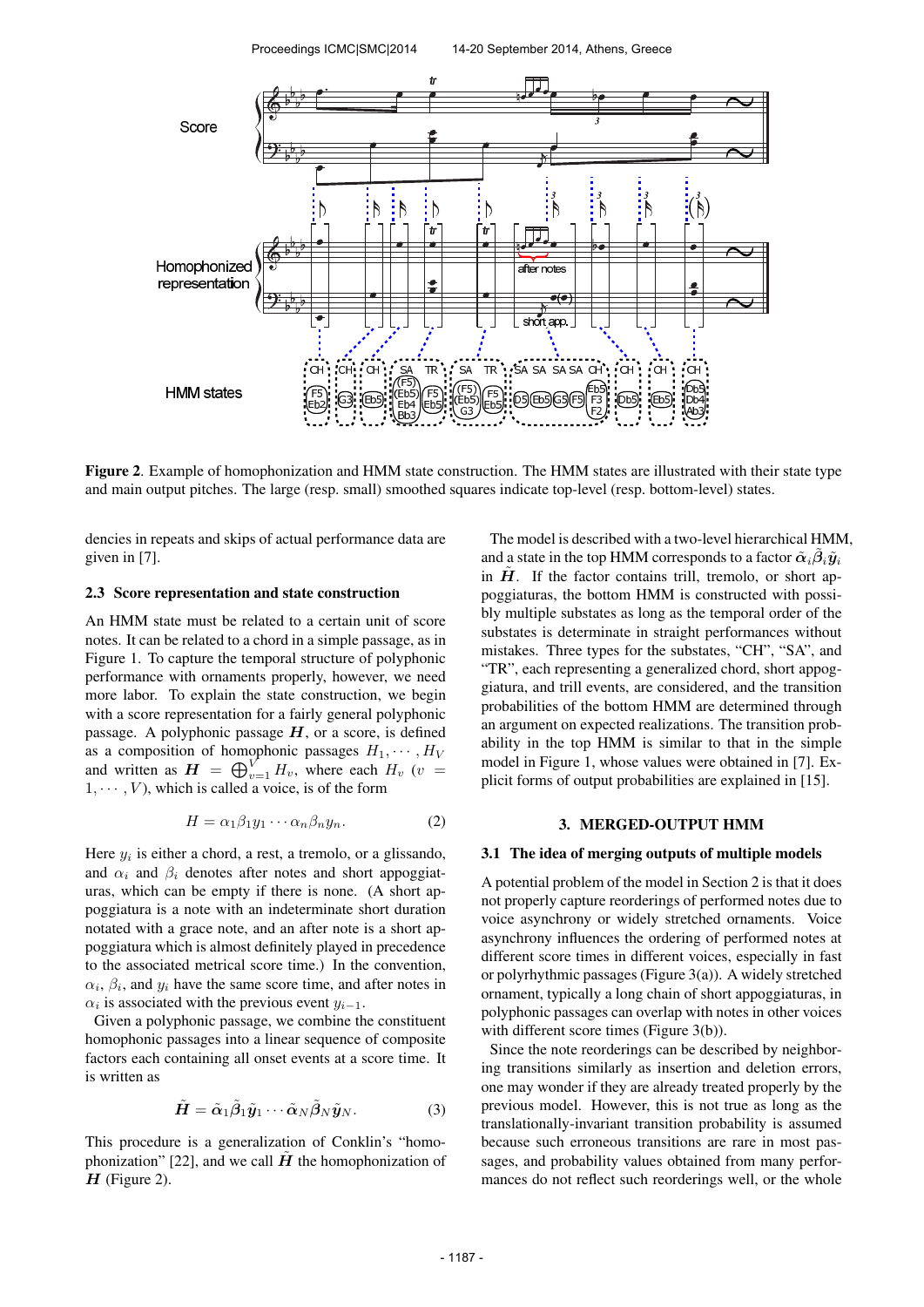

(c) Sustained trill and repeated chords/arpeggios

Figure 3. Examples of passages which can induce errors in score following by a simple (one-part) temporal HMM.

result may be crushed if we adjust the values for particular passages. Changing the probability values for a particular set of states can help, but there remains a problem of automatically identify the corresponding score positions and giving suitable values, which requires knowledge of the structure of the note reorderings. In particular, it is difficult to recognize the structure of the reorderings from the state constructed via homophonization, since the voice structure is contracted and mostly lost in the process of homophonization. If we could preserve the voice structure in the model, it may become much easier.

Another problem arises, for example, when a trill in the right-hand voice part is superposed with a passage with a repeated chord in the left-hand voice part (Figure 3(c)). The matching of the left-hand chords becomes more ambiguous since the long inter-chord IOI in the left-hand voice part is interrupted by small IOIs of trill notes and cannot be observed directly. Of course, we could consider a higher-order Markov model to keep temporal information from far past, but it is not viable in terms of computational efficiency for real-time processing. Again, if we could preserve the voice structure and process notes in different voices separately, the problem seems much reduced.

Given the above problems as well as an observation that the sequential regularity is more well-kept inside each voice part [17, 18], which can be well described with an HMM, one can expect a solution with a model in which polyphonic performance is described with multiple HMMs and outputs of the HMMs are merged into the sequence of performed notes.

#### 3.2 Description of the model

The idea of the following model is to first consider an HMM for each voice, or more precisely, each voice part consisting of several voices, and combine all the HMMs into one model by merging the outputs of the HMMs. The crucial point is that each output observation is emitted from one of the HMMs, and the other HMMs do not make a transition at the time. The whole model is naively a product model of HMMs, but it is shown to have efficient inference algorithms according to this condition. As we will discuss, some interactions between the HMMs can also be introduced while keeping the computational efficiency.

In the following, we describe the merged-output model of general HMMs. For simplicity, we mainly consider the simplest case of two voice parts. Let  $a_{ii'}^{(1)}$  and  $a_{jj'}^{(2)}$  be transition probabilities of the two models, and let  $b_{ii'}^{(1)}(o)$  and  $b_{j,j'}^{(2)}(o)$  be output probabilities with an output symbol o. We consider the general case that output probabilities depend on both the current and previous states, and that the state spaces of the models can be different.

The state of the totality of the models is represented as a pair  $(i, j)$ . Introducing a variable  $\eta = 1, 2$ , which indicates which of the model makes a transition at each time, the state space of the merged-output model is indexed by  $k =$  $(\eta, i, j)$ . When there is no interaction between the HMMs, they are coupled only by a stochastic process of choosing which of the HMMs transits at each time, which is assumed to be a Bernoulli (coin-toss) process. Let the probability of the Bernoulli process be  $\alpha_1$  and  $\alpha_2$  ( $\alpha_1 + \alpha_2 = 1$ ), and then the transition of the merged-output model is described by a probability

$$
a_{kk'} = P(k'|k) = \begin{cases} \alpha_1 a_{ii'}^{(1)} \delta_{jj'}, & \eta' = 1; \\ \alpha_2 a_{jj'}^{(2)} \delta_{ii'}, & \eta' = 2. \end{cases}
$$
 (4)

The output of the transition obeys the output probability of the chosen HMM, and it is written as

$$
b_{kk'}(o) = P(o|k, k') = \begin{cases} b_{ii'}^{(1)}(o)\delta_{jj'}, & \eta' = 1; \\ b_{jj'}^{(2)}(o)\delta_{ii'}, & \eta' = 2. \end{cases}
$$
 (5)

Eqs. (4) and (5) show that the merged-output model is itself an HMM, which we call merged-output HMM. Each component HMM is called a part HMM. We emphasize that the current state of the non-transiting part HMM is kept in the state label  $k'$ , and hence the voice-part structure is preserved in the merged-output HMM.

We can also introduce some interactions between the part HMMs as

$$
a_{kk'} = \begin{cases} \alpha_1(k)a_{ii'}^{(1)} \delta_{jj'} \phi_{kk'}^{(1)}, & \eta' = 1; \\ \alpha_2(k)a_{jj'}^{(2)} \delta_{ii'} \phi_{kk'}^{(2)}, & \eta' = 2, \end{cases}
$$
 (6)

$$
b_{kk'}(o) = \begin{cases} b_{ii'}^{(1)}(o)\delta_{jj'}\psi_{kk'}^{(1)}(o), & \eta' = 1; \\ b_{jj'}^{(2)}(o)\delta_{ii'}\psi_{kk'}^{(2)}(o), & \eta' = 2. \end{cases}
$$
 (7)

Here  $\alpha_1(k) + \alpha_2(k) = 1$ , and  $a_{kk'}$  and  $b_{kk'}(o)$  satisfy proper normalization conditions. Applicational examples of the interaction factors  $\alpha_{\eta'}(k)$ ,  $\phi_{kk'}^{(\eta')}$ , and  $\psi_{kk'}^{(\eta')}(o)$  will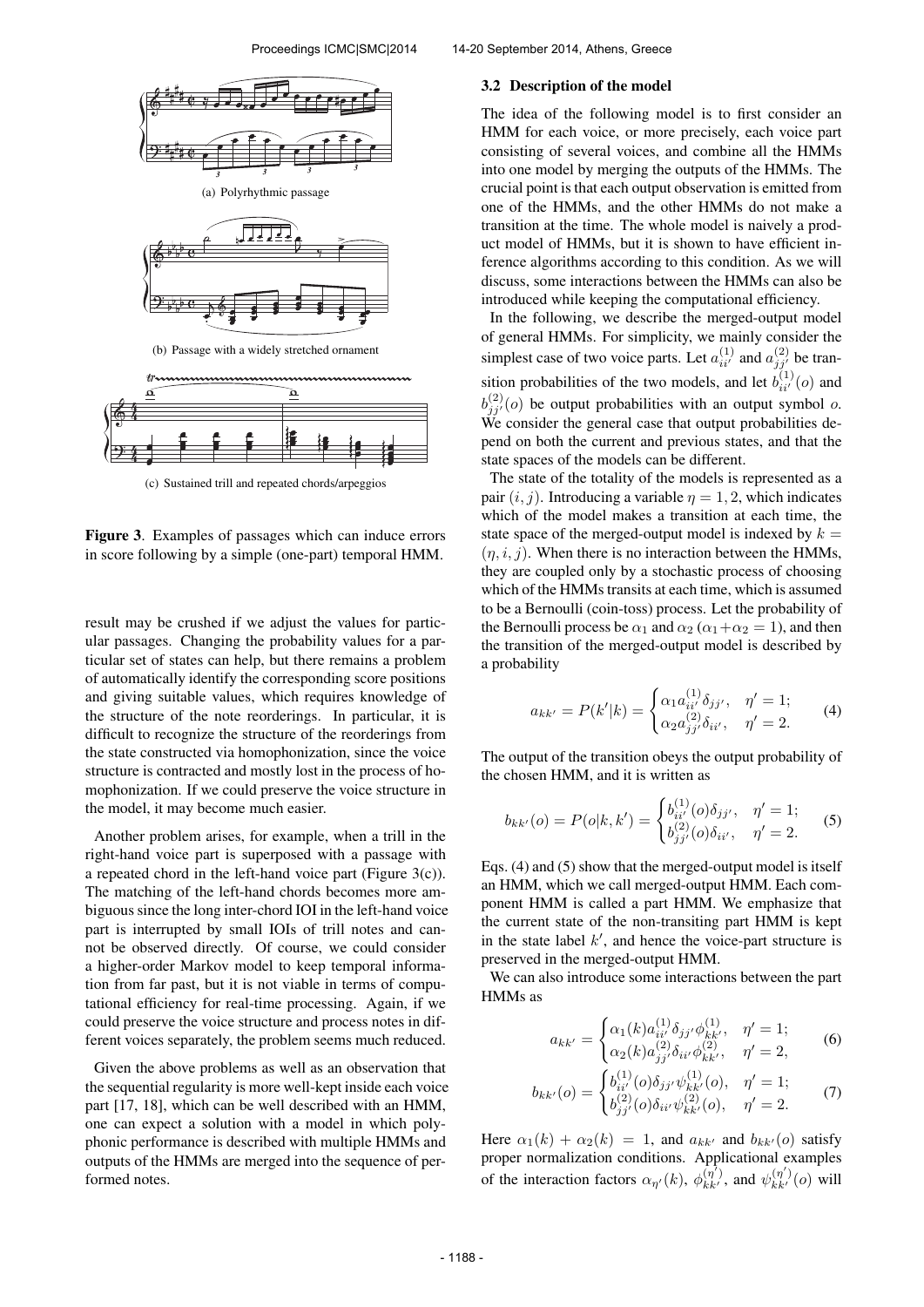

Figure 4. Schematic illustration of merged-output HMM.

be discussed in Section 3.4. The merged-output HMM can also be generalized for more than two voice parts, and we can also consider higher-order Markov models for both  $\eta$  and  $i_n$ . A schematic illustration of the merged-output HMM is given in Figure 4.

A similar HMM has been proposed in [23]. The most significant difference is that only one of the component HMMs transits and outputs at each time in the present model, which requires an additional process of choosing the component HMM at each time. Consequently, the way one can introduce interaction factors is also different. As we discussed above, the property is particularly important for the present model to be effectively applied for polyphonic performance.

# 3.3 Inference algorithms and computational complexity

The Viterbi, forward, and backward algorithms are typically used for inference of HMMs [24]. We discuss the Viterbi algorithm as an example in the following, and similar arguments are valid for the other algorithms. For an HMM with  $N$  states in which all states are connected with transitions, a Viterbi update requires  $\mathcal{O}(N^2)$  computations of probability. First, suppose a two-part merged-output HMM, and let  $I$  and  $J$  be the number of states of the part HMMs. Then the number of states of the mergedoutput HMM is  $2IJ$ , and the computational complexity is naively  $O(4I^2J^2)$ . However, since the transition and output probabilities of the merged-output HMM has a special form in Eq. (6), it is reduced to  $\mathcal{O}(2IJ(I+J))$ . In general, the computational complexity for an  $N_p$ -part mergedoutput HMM is  $\mathcal{O}(N_p I_1 \cdots I_{N_p}(I_1 + \cdots + I_{N_p}))$  instead of  $\mathcal{O}(N_p^2 I_1^2 \cdots I_{N_p}^2)$ , where  $I_{\eta}$   $(\eta = 1, \cdots, N_p)$  is the number of states for each part HMM.

# 3.4 Merged-output HMM for score following

A performance model which preserves the voice-part structure can be obtained by applying the merged-output HMM to the model described in Section 2. There are options in what unit of voices to model as a part HMM in general. A model with more than two voice parts may be used, but the computational cost rapidly increases with the number of voice parts. For piano performance, the voice asynchrony is most evident between both hands, and we consider a merged-output HMM of two voice parts, which basically correspond to the left-hand and right-hand parts, in the rest of this paper.

Each part HMM is constructed in the same way as in Section 2, except that a score containing voices in each hand is now used. However, the IOI output needs to be considered carefully because it implicitly uses the time information of the previous state, and the information is not kept in the state of the merged-output HMM. In another view, the IOI output is equivalent to consider an additional dimension of time in the state space for each part HMM [15], and in the case of two voice parts, the two dimensions of time cannot be converted to a simple IOI output. In practice, efficient algorithms such as the Viterbi algorithm cannot simply be applied to find the optimal state, and some kind of suboptimization method must be used. We will come back to this point in Section 4.

In the case of the performance model, the interaction factors of the merged-output HMM in Eq. (6) can be interpreted as follows. For example, when the performance by the left hand happens to be behind the right hand, it is more likely that the left hand will play the delayed note sooner. This indicates that the current state of the mergedoutput HMM may influence the probability of choosing the transiting part HMM, which can be incorporated in  $\alpha_{n'}(k)$ . In real piano performances, the score positions where the both hands are playing can rarely be far apart, and this can be described by appropriate values of  $\phi_{kk'}^{(\eta')}$ . Similarly, the factor  $\psi_{kk'}^{(\eta')}(o)$  can represent the dependence of the output probability on the relative score position between both hands. Although the interaction factors can be important to improve the score-following result, we do not make full use of them in this paper, for simplicity.

### 4. SCORE-FOLLOWING ALGORITHM

Given the stochastic generative model of performance described in the previous sections, the score following can be done by finding the most probable hidden state sequence  $(i_m)_m$  given observations of performed notes  $(p_m, t_m)_m$ . To improve computational efficiency for real-time working, we need several refinements of the inference algorithm. First, we need a sub-optimization method for treating the IOI output as mentioned in Section 3.4. For this, the most probable arrival time at each state is memorized and used for calculating the IOI output probability. This makes the inference algorithm as efficient as the Viterbi algorithm.

The second point in computational efficiency is the treatment of arbitrary repeats and skips. Although the method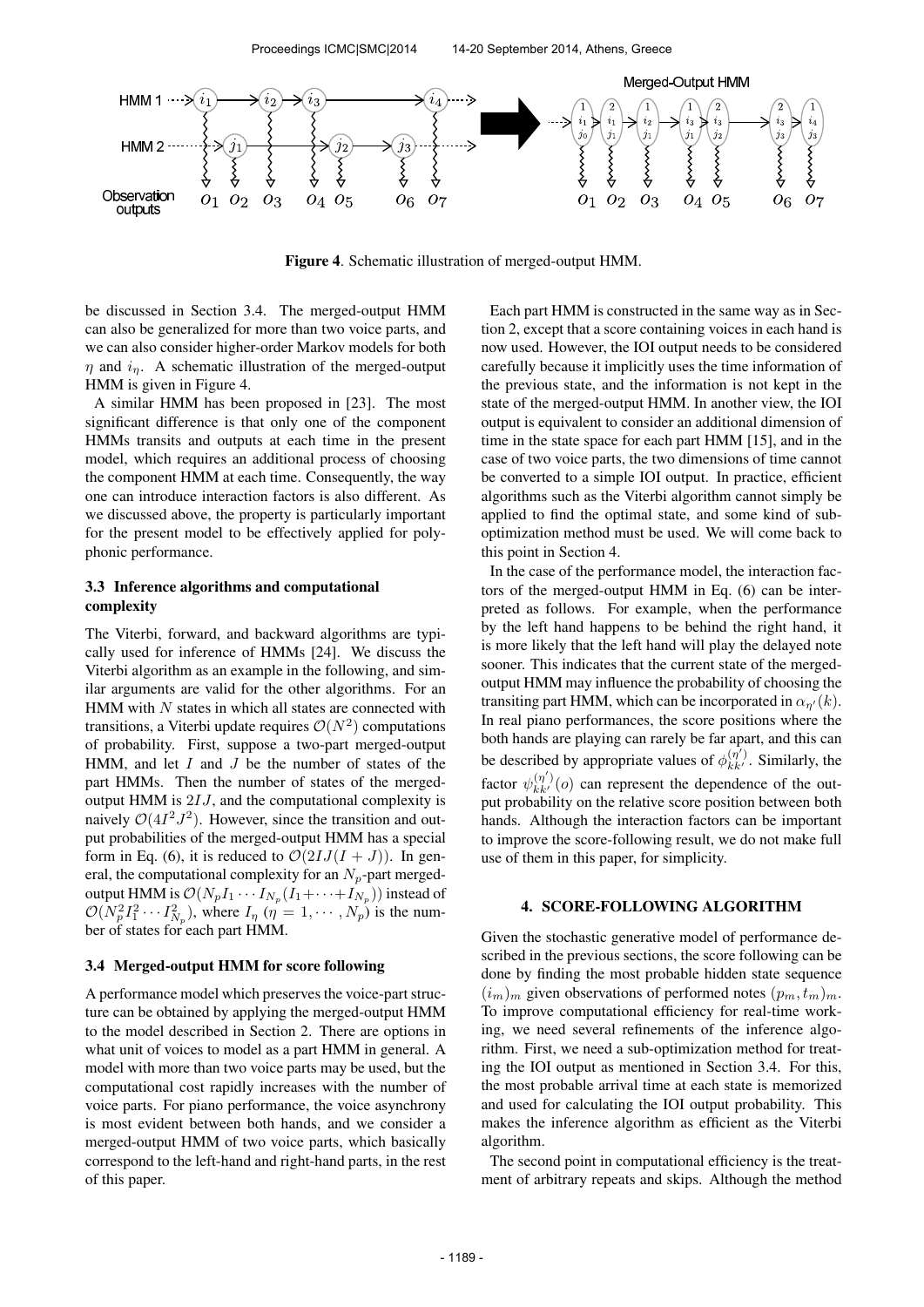| Piece          | Onsets | <b>Temporal</b><br><b>HMM</b> | $HMM$ w/o<br>ornaments |  |
|----------------|--------|-------------------------------|------------------------|--|
| Couperin       | 1763   | 4.71                          | 16.5                   |  |
| Beethoven No.1 | 17587  | 3.28                          | 7.83                   |  |
| Beethoven No.2 | 5861   | 2.73                          | 5.49                   |  |
| Chopin         | 16241  | 10.4                          | 16.2                   |  |

**Table 1.** Error rates  $(\%)$  of the score-following algorithms with the temporal HMM and HMM without modeling ornaments. Pieces indicate those described in the text.

explained in Section 2.2 can be applied to the present model, it is not sufficient since the state space is quite large. To solve the problem, we set  $\phi_{kk'}^{(\eta')} = 0$  for  $k' = (\eta', i', j')$ with far apart  $i'$  and  $j'$ . This in effect reduces the concerned state space significantly. Since transition paths required for large repeats and skips are also eliminated, we reconnect separate states with a small uniform probability. Note that the resulting model is no longer a merged-output HMM, strictly, but they are almost identical in terms of local transitions, for which the precise description of the voice-part structure is most important.

Finally, even after the above refinements of the algorithm, the complexity is large compared to the one-part HMM, and it can be problematic for a very long score. Generally, there is no reason to use the merged-output HMM for a passage where voice asynchrony and ornaments bring no troubling reorderings of performed notes, which is the most typical case. In practice, we can model such a passage within one of the part HMM, say, the first one, and use the second part HMM, or possibly the third, fourth, etc., only for those passages where the voice-part-structured modeling is necessary.

#### 5. EVALUATIONS

### 5.1 Accuracy of the score-following algorithm

For the purpose of confirming the effectiveness of the scorefollowing algorithms, the accuracy of the algorithms is evaluated with piano performances by several players. First, four pieces with frequently used ornaments were selected to test the algorithm with the temporal HMM [15]. The pieces are the first harpsichord part of Couperin's Allemande à deux clavecins (the first piece of the ninth ordre in the second book of pièces de clavecin), the solo piano part in the second movement of Beethoven's first piano concerto, the third movement of Beethoven's second piano concerto, and the second movement of Chopin's second piano concerto. Each piece was played by two or three pianists during practice and recorded in MIDI format.

Table 1 shows the results of score following in terms of error rates calculated by comparing the estimation result with the hand-matched result. We see that the algorithm based on the temporal HMM with ornaments yielded lower error rates than the one based on the HMM without modeling ornaments. It is confirmed that the explicit modeling of ornaments is indeed effective. Detailed analysis of the

Table 2. Error rates (%) of the score-following algorithms by one-part temporal HMM and merging-output HMM. The used test pieces are explained in the text.

| Piece | Onsets | Merged-output<br><b>HMM</b> | One-part<br><b>HMM</b> |
|-------|--------|-----------------------------|------------------------|
|       | 2532   | 12.8                        | 22.1                   |
|       | 1226   | 11.3                        | 23.3                   |

results is provided in [15].

Next, the score-following algorithm by the merged-output HMM is evaluated. As test pieces, we used the allegro part of Chopin's Fantasie Impromptu (piece 1), which include a fast passage with 3 against 4 polyrhythms, and an étude (piece 2) with many sustained trills played in superposition with chords and arpeggios, which was composed for the test purpose (part of it is shown in Figure 3(c) and  $5(b)$ ). The pieces were played by two pianists, and the performances were recorded in MIDI format during practice.

The results are shown in Table 2 and results for a scorefollowing algorithm by a one-part temporal HMM is also shown for comparison. The error rates were calculated by comparing the estimation result with the hand-matched result. There were many trill notes in piece 2, and the error rate was calculated with chords or arpeggios other than trills since the score positions of trill notes are ambiguous in nature. The results show that the error rates are reduced by nearly 50% with the merged-output HMM, compared to the case with the one-part HMM. As examples are shown in Figure 5, there was a tendency that the merged-output HMM estimated score positions more correctly when performed notes were reordered across hands in piece 1, and when repeated chords or arpeggios were played together with sustained trills. On the other hand, the time necessary for following repeats, which we call the following time, were faster with the one-part HMM. For example, the averaged following time in terms of notes for Fantasie Impromptu was 11.8 notes for the merged-output HMM and 7.0 notes for the one-part HMM, where repeats were defined as a backward skip of more than one quater note. The reason is probably that the model uses richer information of simultaneous relations between both hands. The relatively large error rates were due to frequent mistakes, repeats, and skips in the prepared performances.

#### 5.2 Computation time

We have confirmed that the score-following algorithm with the merged-output HMM works in real-time for pieces with roughly 1000 chords, which include the two test pieces, in a PC with moderate computation power. However, it seems hard for pieces with over a few thousands of chords, which may be a drawback of the algorithm, given that the algorithm with the one-part HMM can process pieces with about 10000 chords in real-time [7]. In practice, we can often reduce computational cost by preparing the voice-part structure of the score efficiently as we described in the last paragraph of Section 4. The computational cost mainly comes from treatment of arbitrary repeats and skips, and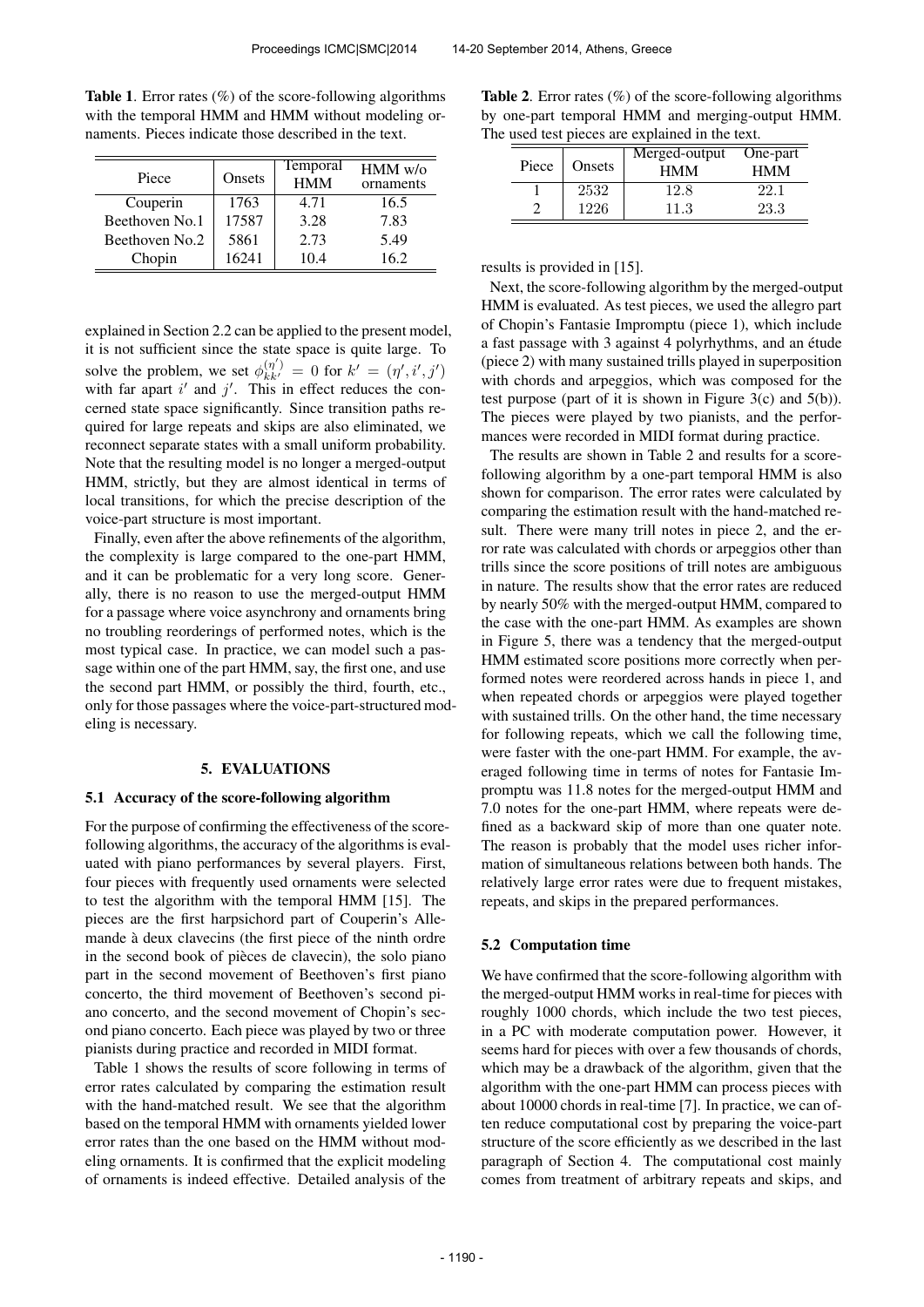

(b) A passage with arpeggios and sustained trills.

Figure 5. Examples of score-following results. In each figure, the performed note onsets are written whose horizontal positions are proportional to actual onset times. Notes that are incorrectly matched by the one-part HMM is indicated in red color, and the matched results (resp. correct matchings) are indicated with red straight (resp. blue dashed) arrows. Score-following results for these examples by the merged-output HMM were all correct.

one can also possibly reduce the cost by treating repeats and skips with a simpler model, and use the merging-output HMM for local and precise score-position estimation.

### 6. CONCLUSIONS

In this paper, we discussed the construction of a scorefollowing algorithm for polyphonic MIDI performance that can handle reorderings of performed notes due to voice asynchrony and widely stretched ornaments in polyphony, particularly focusing on the background model of performance which properly and efficiently capture such deformations in performance. We first reviewed the temporal HMM which is effective for performances with mistakes, ornaments, arbitrary repeats, and skips, and discussed that it is difficult to properly describe those deformations solely with the model. Pointing out the importance of preserving the voice-part structure for capturing voice asynchrony

and ornaments in polyphony, we proposed a voice-partstructured model in which outputs from several part HMMs are merged, each of which being a temporal HMM. Several refinements of the score-following algorithm to improve computational efficiency are also explained. We confirmed the effectiveness of the algorithm by evaluating its accuracy.

The key point of the merged-output HMM is that loose inter-dependency between voice parts can be introduced while the sequential regularity inside a voice part is preserved. Since such fabric of inter-dependencies and sequential regularities is common in polyphonic music, the model can potentially be applied to other kinds of music information processing in the domain of both composition and performance. Discovering and extending applications of the model is an important direction in the future. An analogous model for audio signals is also attractive.

It is certainly interesting to use the score-following tech-